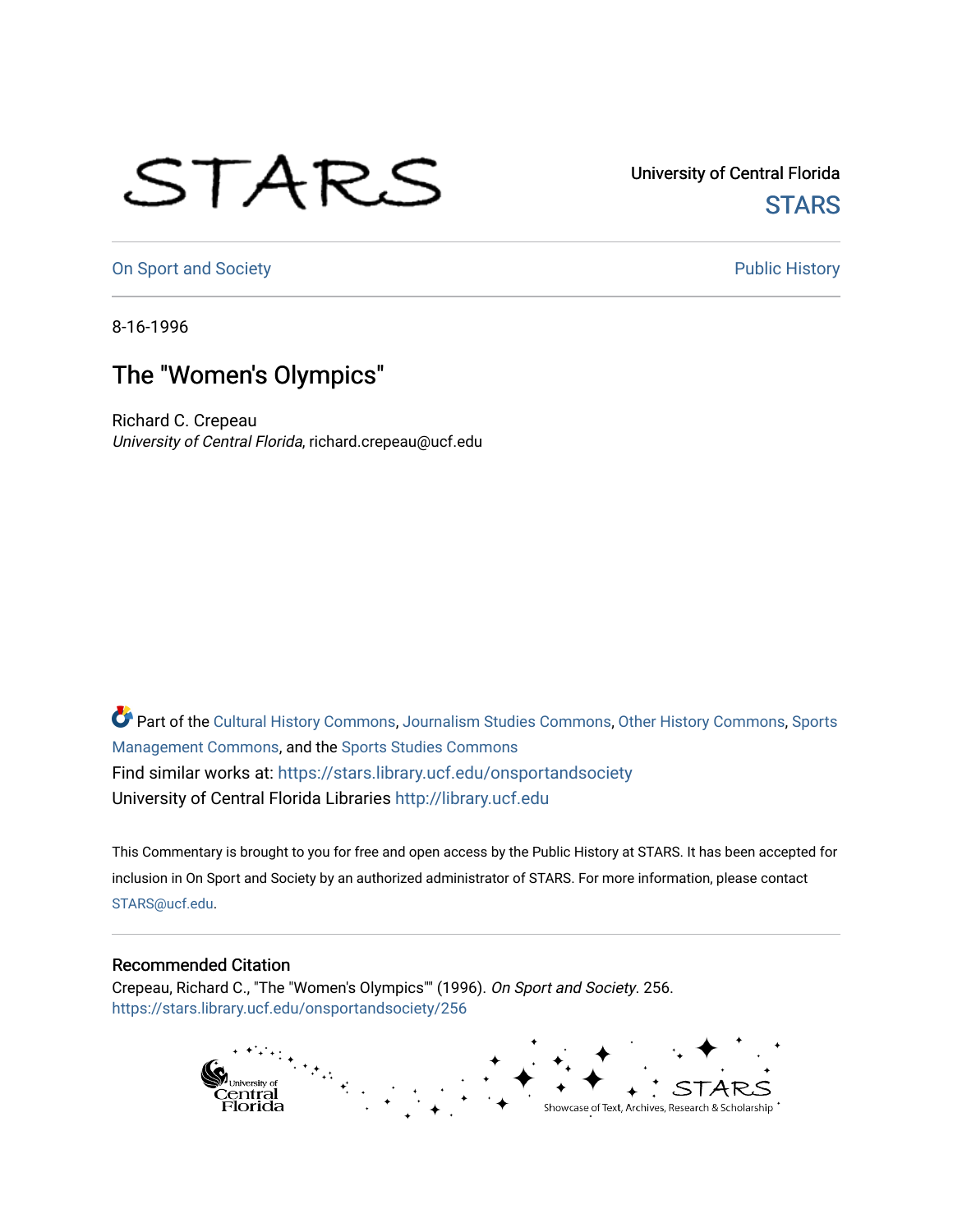## SPORT AND SOCIETY FOR ARETE August 16, 1996

It was being touted as the Women's Olympics even before it started. As the games proceeded and especially as the U.S. Women turned in excellent performances the claim that this was the Year of the Woman at the Olympics was re-enforced. But what did that mean?

Commentators cited the performance of the U.S. women as evidence of the impact of Title IX. They talked about how the image of the female athlete had changed. How women are competing as children and adolescents in larger numbers than ever before, and in all kinds of sports, not just those that had been traditionally acceptable for women. Others talked about how women in African countries came of age in this Olympics. In fact women worldwide seem to be competing athletically in societies where previously competitive sport had been taboo for women.

For those who viewed the Olympics largely through the prism of the NBC television coverage, the year of the woman had a very different meaning. Dick Ebersol's feminization of the Olympics was not exactly the result of Title IX or the result of any great advance in social attitudes toward women and sport. In fact the Ebersol-NBC Olympics, seemed to be driven by many of the traditional visions of women and sport.

Prior to the games NBC spent countless hours in market research trying to determine what version of the Olympics women wanted to see, and then did their best to provide it. Ebersol told David Remnick of The New Yorker that NBC's ratings success was achieved by bringing a feminine sensibility to the games. Empathy with the athlete and their struggles, both on and off the field of competition, caused women to flock to television coverage.

It was really a simple matter confirmed by ten thousand NBC marketing surveys. Men come to sport "from the outside in" while women come "from the inside out." Men view the event and then might make a connection to the athletes, while women must connect to the athlete before they have an interest in the event. For women the story is the thing, while winning and losing are secondary concerns.

David Remnick suggests that as a result NBC took a soap opera approach to its presentation of the games creating a "seventeenday-long, multi-character, open-ended narrative." In doing so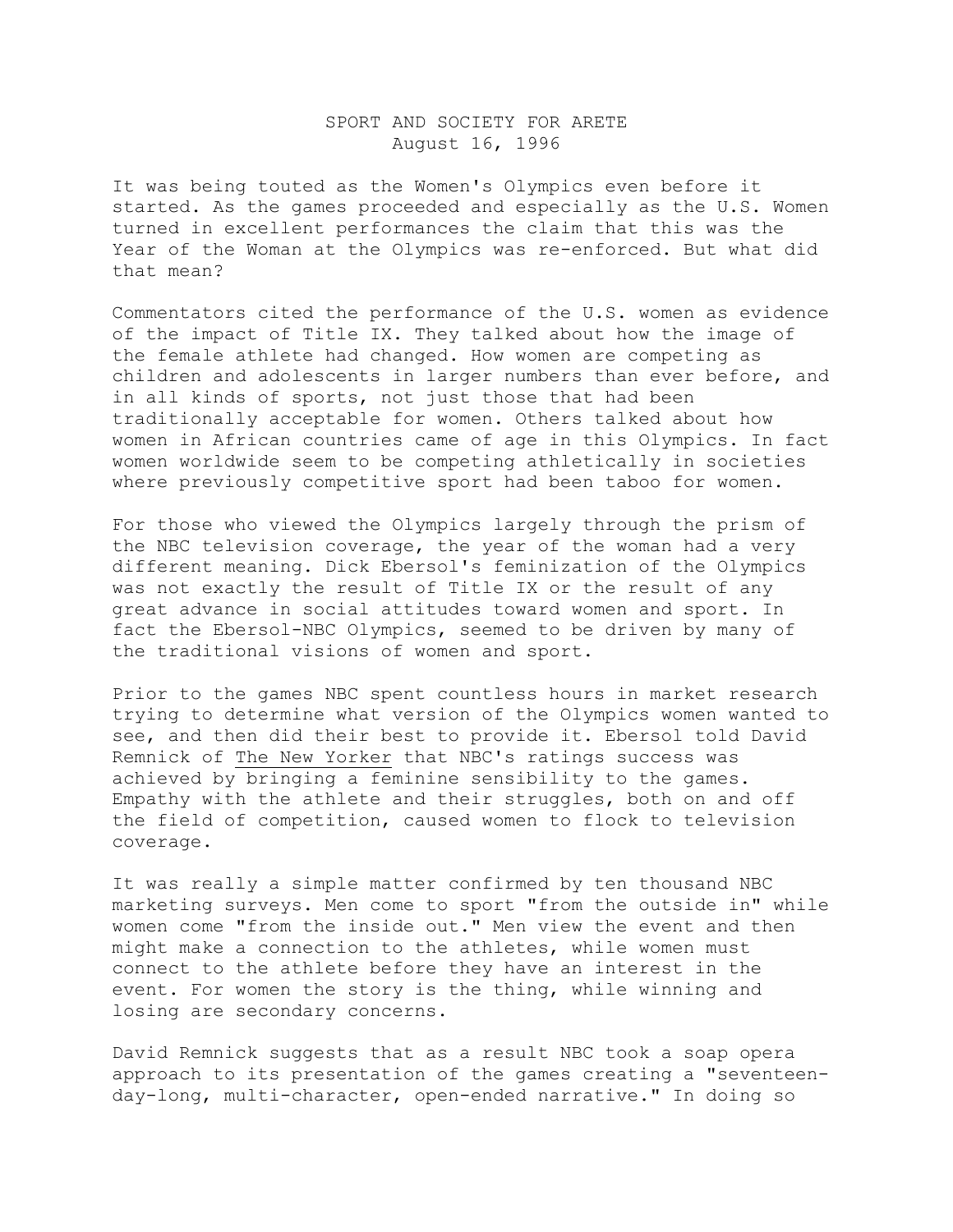they created a television show of enormous appeal to women, or so say the ratings.

Somehow I don't think that this is what people were talking about when they spoke about the Year of the Woman in the Olympics.

In developing their feminine Olympics NBC decided that women's team sport was of little interest. While 65,000 people, some of whom were women, jammed into Sanford Stadium in Athens to watch the U.S. Women win the soccer gold medal, NBC provided thirty seconds of highlights. While the U.S. women played before packed houses in Columbus at the softball venue, NBC offered a few minutes of highlights. Even the U.S. women's basketball team failed to get much notice from those sensitive to the sensibilities of women. General Mills followed the NBC lead when they ignored women from team sports for the Wheaties box.

To see the U.S. women marching to gold medals in three team sports, and to watch NBC ignore them, was an astounding sight and one that women and men will not soon forget. To see superb performances by unknown women from around the world, is indicative of a tremendous growth of women's sport worldwide. Instead what NBC presented was hour upon hour of swimming and gymnastics, two traditional women's sports displaying women in swimsuits and little women in tights.

Then there was the Michael Johnson story. His great achievement in doubling in the 400 and 200-meter events was worthy of the coverage it got. But did you notice that Marie-Jose Perec of France did the same thing in the women's 400 and 200. Was this a less significant achievement than Michael Johnson's? What did NBC's market research indicate about feminine interest in this achievement? Was it a lesser achievement in the eyes of NBC because Perec is French or because Perec is a woman?

So who is right in their reading of the Atlanta games as the year of the Woman in the Olympics? Although television ratings and market research may tell us one thing, I suspect that event results and the large crowds that were attracted to women's venues tell us something quite different.

There is a market for and interest in women's sport, including women's team sport and women athletes over four-feet six-inches tall. In the future it will include your daughters and granddaughters.